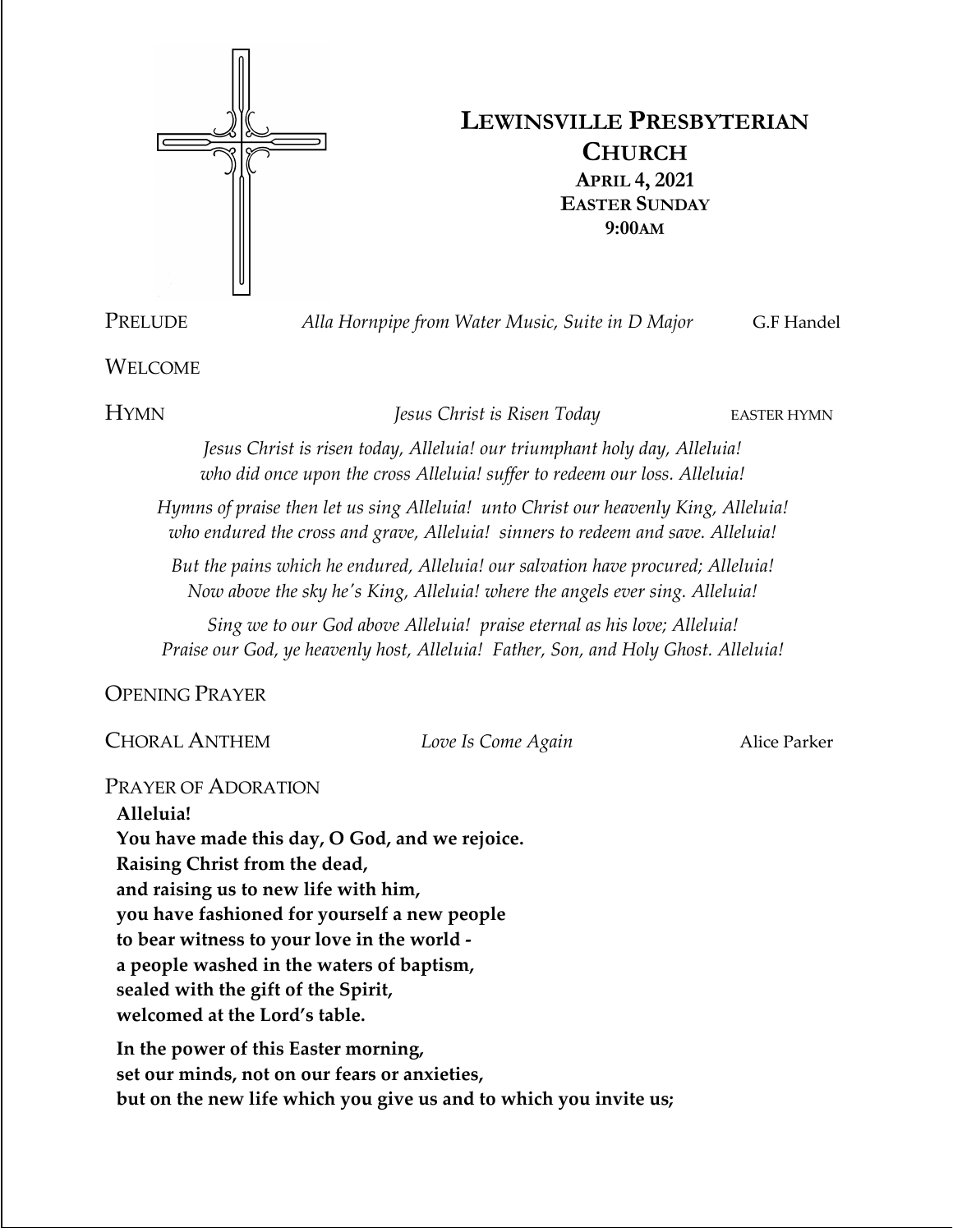## **place on our lips the alleluias and the words of witness that your whole world may know the reality of new life in you. Alleluia! Alleluia! Alleluia!**

CHILDREN'S MESSAGE

| <b>READING</b>       | <i>Isaiah 25:6-9</i>    |                            |
|----------------------|-------------------------|----------------------------|
| <b>BELL ANTHEM</b>   | Prelude on Diadem       | arr. Patricia Sanders Cota |
| <b>READING</b>       | Mark 16:1-8             |                            |
| <b>SERMON</b>        | Death Swallowed Up      | The Rev. Dr. Scott Ramsey  |
| <b>SERMON ANTHEM</b> | The Trumpet Shall Sound | G.F Handel                 |

*The trumpet shall sound, and the dead shall be raised incorruptible, and we shall be changed. For this corruptible must put on incorruption, and this mortal must put on immortality.*

AFFIRMATION OF FAITH *1 Corinthians 15:1-6; Mark 16:9 (16:1-9); Matthew 16:16; Revelation 22:13; John 20:28* **This is the good news which we have received, in which we stand, and by which we are saved, if we hold it fast: that Christ died for our sins according to the scriptures, that he was buried, that he was raised on the third day, and that he appeared first to the women, then to Peter, and to the Twelve, and then to many faithful witnesses. We believe that Jesus is the Christ, the Son of the living God. Jesus Christ is the first and the last, the beginning and the end; he is our Lord and our God. Alleluia! ANNOUNCEMENTS** OFFERTORY *Prelude on Rhosymedre* Ralph Vaughan Williams **DOXOLOGY** *Come, You Thankful, Raise the Strain, vs. 1* ST. KEVIN *Come, you faithful, raise the strain of triumphant gladness! God has brought forth Israel into joy from sadness, loosed from Pharaoh's bitter yoke Jacob's sons and daughters; led them with unmoistened foot through the Red Sea waters.*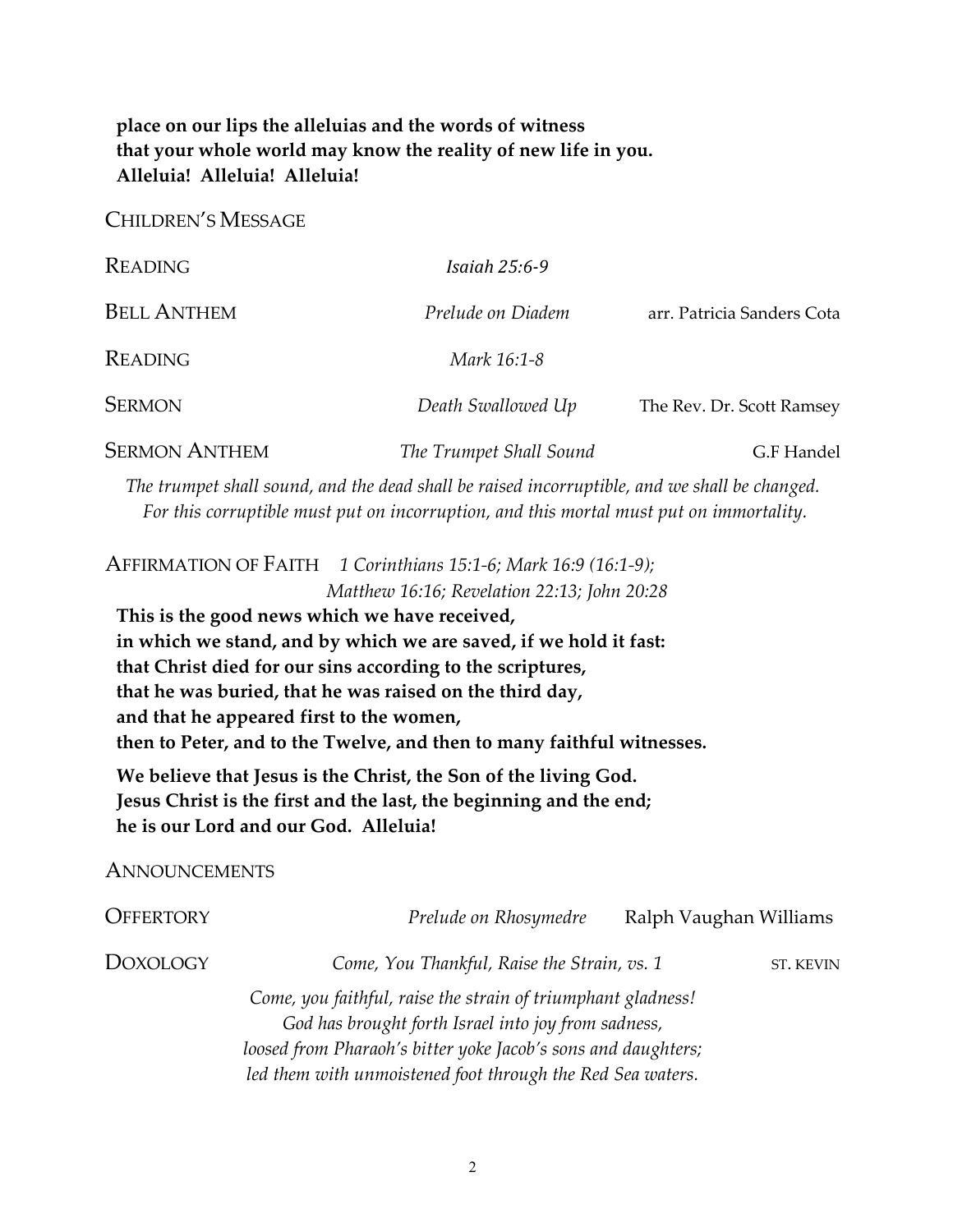## PRAYERS OF THE PEOPLE AND THE LORD'S PRAYER

*Our Father, who art in Heaven, hallowed be thy name. Thy kingdom come, thy will be done, on earth as it is in heaven. Give us this day our daily bread; and forgive us our debts, as we forgive our debtors; and lead us not into temptation, but deliver us from evil. For thine is the kingdom and the power and the glory, forever. Amen.*

## **COMMUNION**

COMMUNION ANTHEM *Ye Choirs of New Jerusalem* Charles Villiers Stanford *Ye choirs of new Jerusalem, Your sweetest notes employ, The Paschal victory to hymn, In strains of holy joy. For Judah's Lion bursts His chains, Crushing the serpent's head; And cries aloud through death's domains To wake the imprisoned dead. Devouring depths of Hell their pray at his command restore; His ransomed hosts pursue their way Where Jesus goes before. Triumphant in His glory now To Him all power is given; To Him in one communion bow All saints in earth and heav'n. While we, His soldiers, praise our King, His mercy we implore, Within His palace bright to bring And keep us evermore. All glory to the Father be, All glory to the Son, All glory, Holy Ghost, to Thee, While endless ages run.*

## PRAYER OF DEDICATION

**The Strife is O'er** VICTORY

*Alleluia, alleluia, alleluia! The strife is o'er, the battle done; the victory of life is won; the song of triumph has begun. Alleluia!*

*The powers of death have done their worst, but Christ their legions hath dispersed: let shouts of holy joy outburst. Alleluia!*

*The three sad days are quickly sped; Christ rises glorious from the dead: all glory to our risen Head. Alleluia!*

*Lord, by the stripes which wounded thee, from death's dread sting thy servants free, that we may live and sing to thee: Alleluia! Alleluia, alleluia, alleluia!*

**BENEDICTION**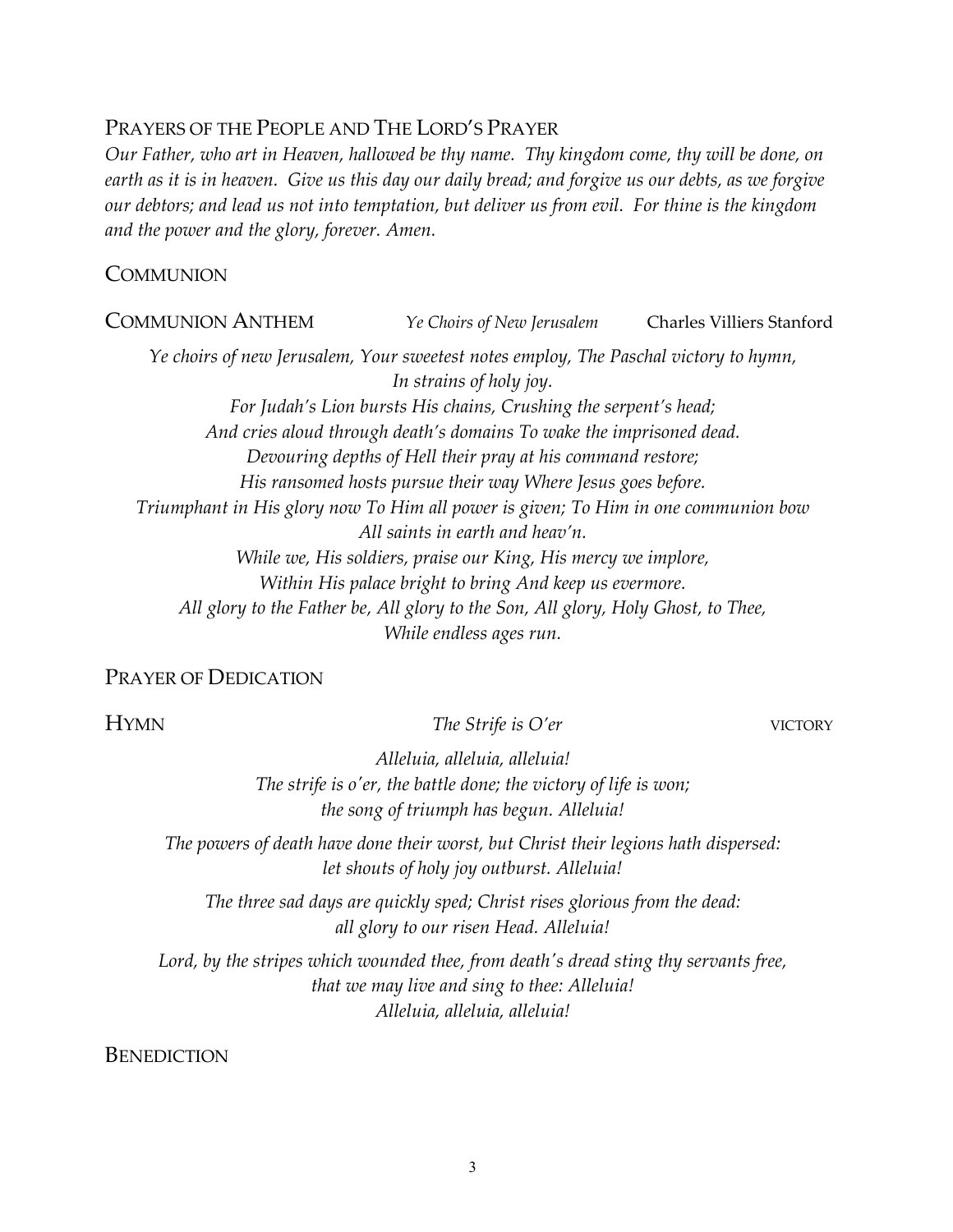POSTLUDE *Mvt. 5 Toccata from Symphonie No. 5 Op. 42, no.1*

Charles-Marie Widor

#### \*\*\*\*\*\*\*\*\*\*

Participating in the worship service (in order of appearance): The Rev. Dr. Scott Ramsey John Nothaft, Director of Music Ministries Josh Kauffman, Trumpet Max Levowitz, Trumpet Evan Ayars, Tenor and Handbells Jeannette Mulherin, Alto The Rev. Jen Dunfee Cathy Gaugler, Lay Reader Connie Church, Handbells - Mary Frase, Handbells Elaine Guth, Handbells - Kylie Johnson, Handbells

\*\*\*\*\*\*\*\*\*\*

*Please welcome Lewinsville's guest musicians for today.*

**Josh Kauffman**, an in-demand performer and educator in the Washington Metropolitan area, can be seen and heard at major venues like The John F. Kennedy Center for the Performing Arts, Capitol One Arena and Blues Alley. He teaches regularly at The National Jazz Workshop and is frequently seen as a guest artist and clinician with colleges and schools throughout the US. Originally from New Castle, PA, Joshua attended the University of North Texas where he played in the Grammy-nominated One O'Clock Lab Band from 2014-2017, where he held both the solo and lead trumpet chairs. While in the One O'Clock Lab Band, he performed at the inaugural concert of Cancer Blows, Monterey Jazz Festival and traveled to Australia to perform at the Generations in Jazz Festival with famed multi-instrumentalist, James Morrison. He graduated in 2017 magna cum laude with a Bachelor of Music in jazz studies. Joshua has had many great teachers and mentors in his life including Allen Vizzutti, Jay Saunders, Paul Stephens, John Holt, Rodney Booth, Mike Steinel, Dr. Stephen Hawk and others. Joshua is a Yamaha Performing Artist and exclusively plays GR Mouthpieces.

**Max Levowitz**, graduated in December of 2018 with a bachelor's degree in Jazz Studies from The University of North Texas. He spent his final semester in school as a member of the Grammynominated One O'Clock Lab Band under the direction of Alan Baylock, and can be heard on the 2018 Two O'Clock Album, *Two Much!* After graduation, he spent the summer of 2019 traveling from the Baltic Sea to the Mediterranean Sea working on the Regent Seven Seas Explorer, performing a variety of music every night. During his time at UNT and growing up in Burke, Virginia, Levowitz has been able to study with Dave Detwiler, Tanya Darby, Rodney Booth, and Dr. Jason Bergman.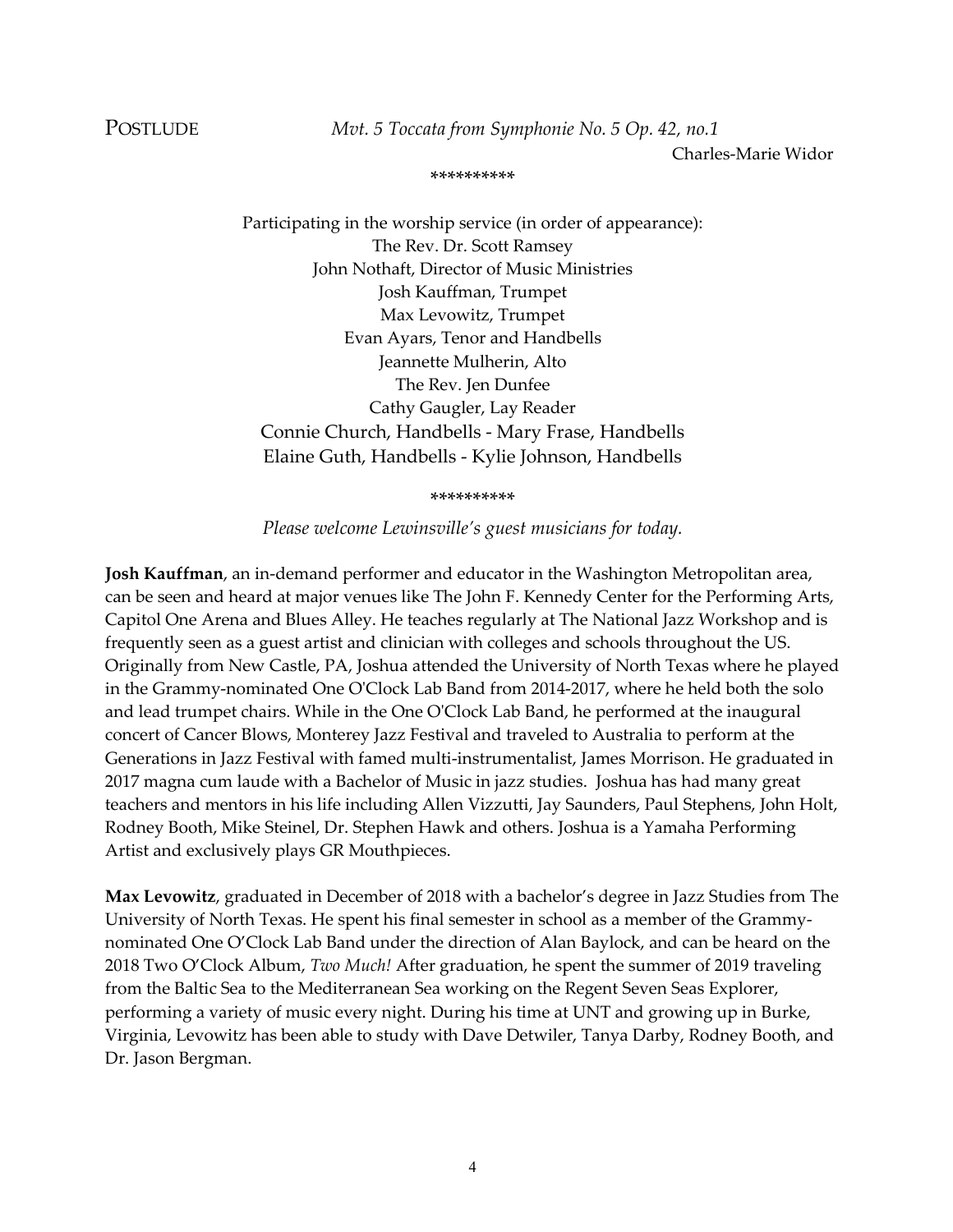## **TO THE GLORY OF GOD**



April 4, 2021

The flowers on the outside cross are given to the glory of God in loving memory of our parents, Betty and Daniel Marshall, and our brother, Michael Marshall by the Marshall family.

The Paschal Candle is given to the glory of God in loving memory of Captain Richard C. Stewart, USN, his wife Elaine Stewart, and their son Richard Cornelius Stewart II by their daughters Nancy Stewart Oliphant and Janet Stewart Wilson.

The flowers decorating the Sanctuary this morning are given to the glory of God as an act of thanks, a moment of deep gratitude for the joy of life's companionship and the meaning of faith.

#### Scotty and Jim Benson

*In loving memory of Daniel and Douglas Benson, other relatives and friends* Verna and Bill Chenault

*In memory of loved ones*

Phillip and Connie Church

*In memory of Bill Rolston, Connie's brother*

Betty Douglass and Karen Steel

*In memory of the members of our congregation who have died during this pandemic and whose funeral and memorial services have had to be private and small or postponed*

#### Mary Frase and Mark Oliver Williams

*In memory of Robert and Eleanor Frase and H. Oliver and Laura Williams, Mary's parents and Mark's grandparents*

Robert and Catherine Gaugler

*In memory of Roland and Frances Gaugler and John and Rosine Lindenmeyer*

## Claire and Peter Grossi

*In loving memory of our parents, Peter and Peg Grossi and Peg and Lindsey Booth, and Claire's brother, Donald Booth* 

## Siobhan Grayson

*In memory of Mrs. Jimmie Mae Payne, Mrs. Ella Mae Payne, Mr. James D. Payne and Mr. Harold B. Grayson*

Elaine, Kirsten and Susan Guth

*In memory of David Guth*

## Marie Heilen and family

*In memory of Robert John Heilen, beloved husband, father, and grandfather*

## Danny and Connie Howell

*In memory of Ed Howell*

## Janet Jacewicz

*In loving memory of my beloved grandmother, Daisy Fuerniss*

Carol and Will Kaffenberger

*In memory of Jennifer Saltzstein Kaffenberger and Michael Kaffenberger*